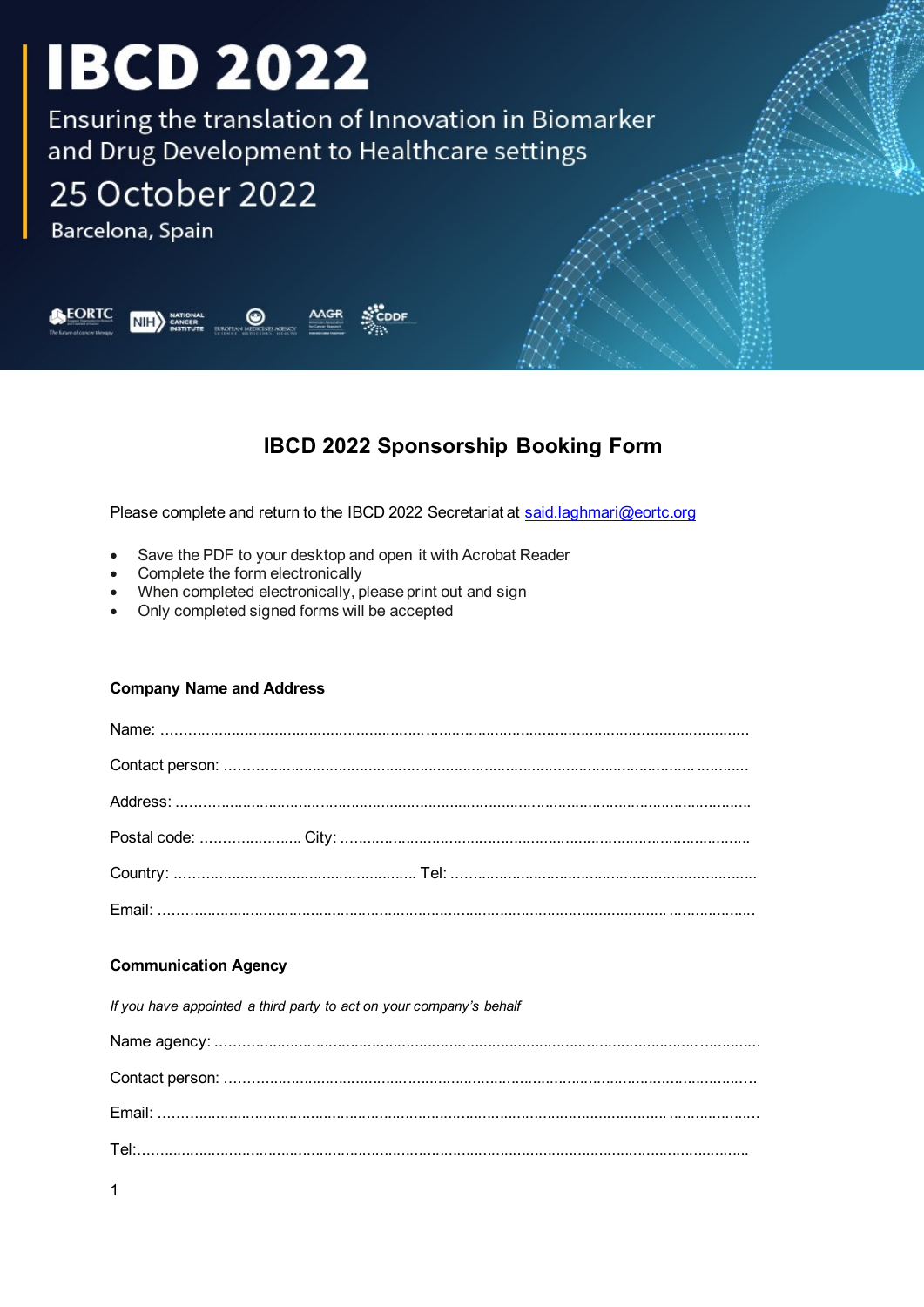Ensuring the translation of Innovation in Biomarker and Drug Development to Healthcare settings

## 25 October 2022

Barcelona, Spain



#### **We wish to reserve the following:**

#### **PARTNER SUPPORT**

| Platinum Partner. | $\Box$ 35000 EUR |
|-------------------|------------------|
| Gold Partner.     | $\Box$ 25000 EUR |
| Silver Partner.   | $\Box$ 15000 EUR |

#### **EDUCATIONAL OPPRTUNITIES**

| Scientific Programme Webcasts. | $\Box$ 10000 EUR |
|--------------------------------|------------------|
|                                |                  |

#### **NETWORKING**

| Provided free wi-fi access. | $\Box$ 2500 EUR  |
|-----------------------------|------------------|
| Lunch.                      | $\Box$ 10000 EUR |
| Coffee breaks.              | $\Box$ 6000 EUR  |

### **ADVERTISING** Lanyards. **□ <sup>2500</sup> EUR** Banner advertising in key areas. **□ <sup>2500</sup> EUR** Four-sided tower in key areas. **□ <sup>2000</sup> EUR** Large Rotating Banner AD in Virtual Foyer. **□ <sup>3500</sup> EUR** Logo / Banner on log screen **□ 2500 EUR** Advert on live session tab **□ 1000 EUR** Banner in the programme pages **□ 2000 EUR**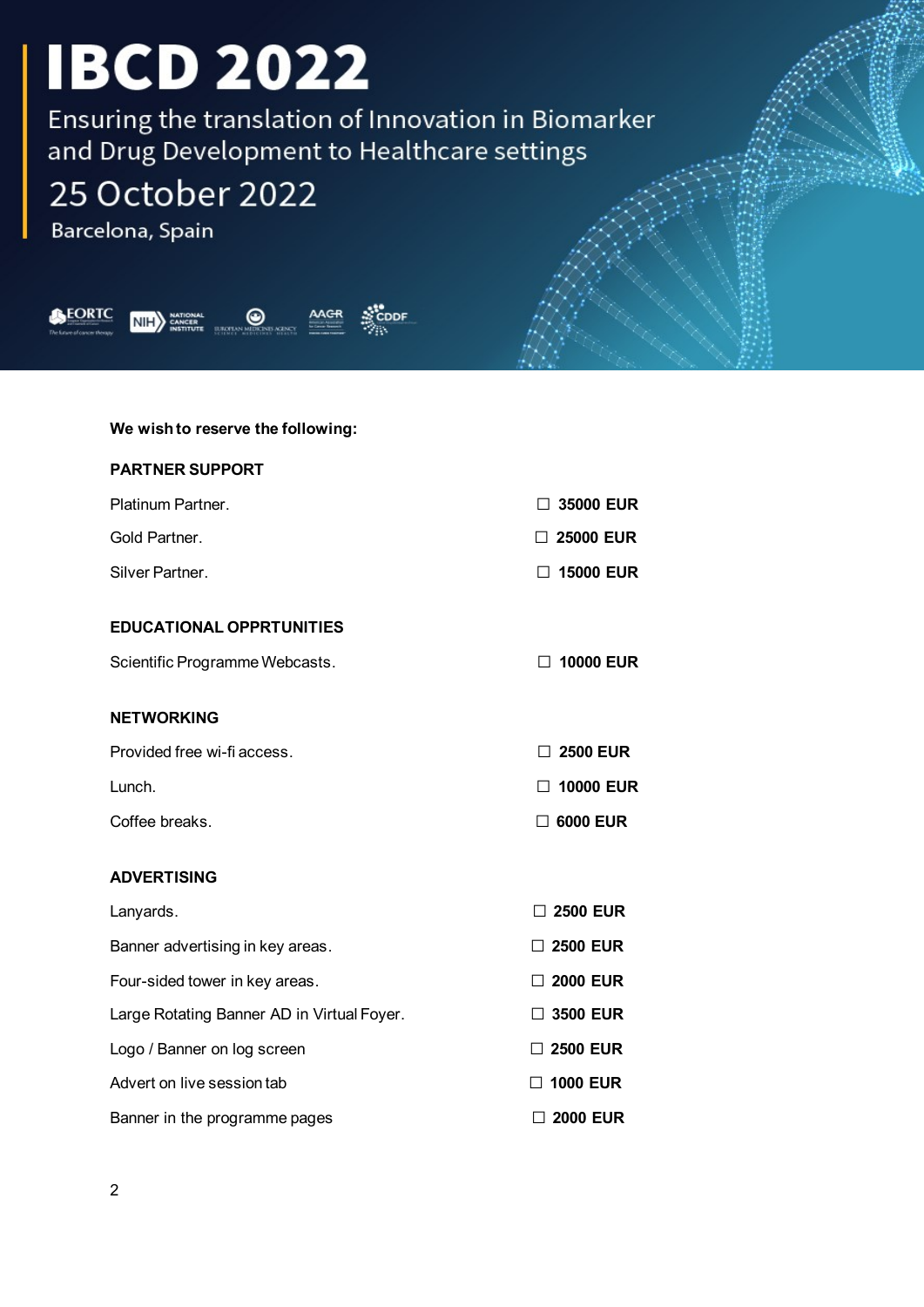Ensuring the translation of Innovation in Biomarker and Drug Development to Healthcare settings

### 25 October 2022

Barcelona, Spain



#### **Invoicing Data**

● Only one invoice address may be used. If an invoice is subsequently requested using a different address, a EUR 100 administrative fee will be charged

• All invoices must be settled in full by the payment date indicated on the invoice (30 days) or before the start of the conference should this date fall first

● In the event that an invoice remains unpaid after a settlement date, IBCD 2022reserves the right to deny access to the conference.

#### **Company or agency to be invoiced:**

| Payment can only be made by bank transfer |
|-------------------------------------------|

#### **Agreement**

| On behalf of<br>by the IBCD - 2022 Sponsorship Proposal. | (add company name), I hereby agree to be bound |
|----------------------------------------------------------|------------------------------------------------|
|                                                          |                                                |
|                                                          |                                                |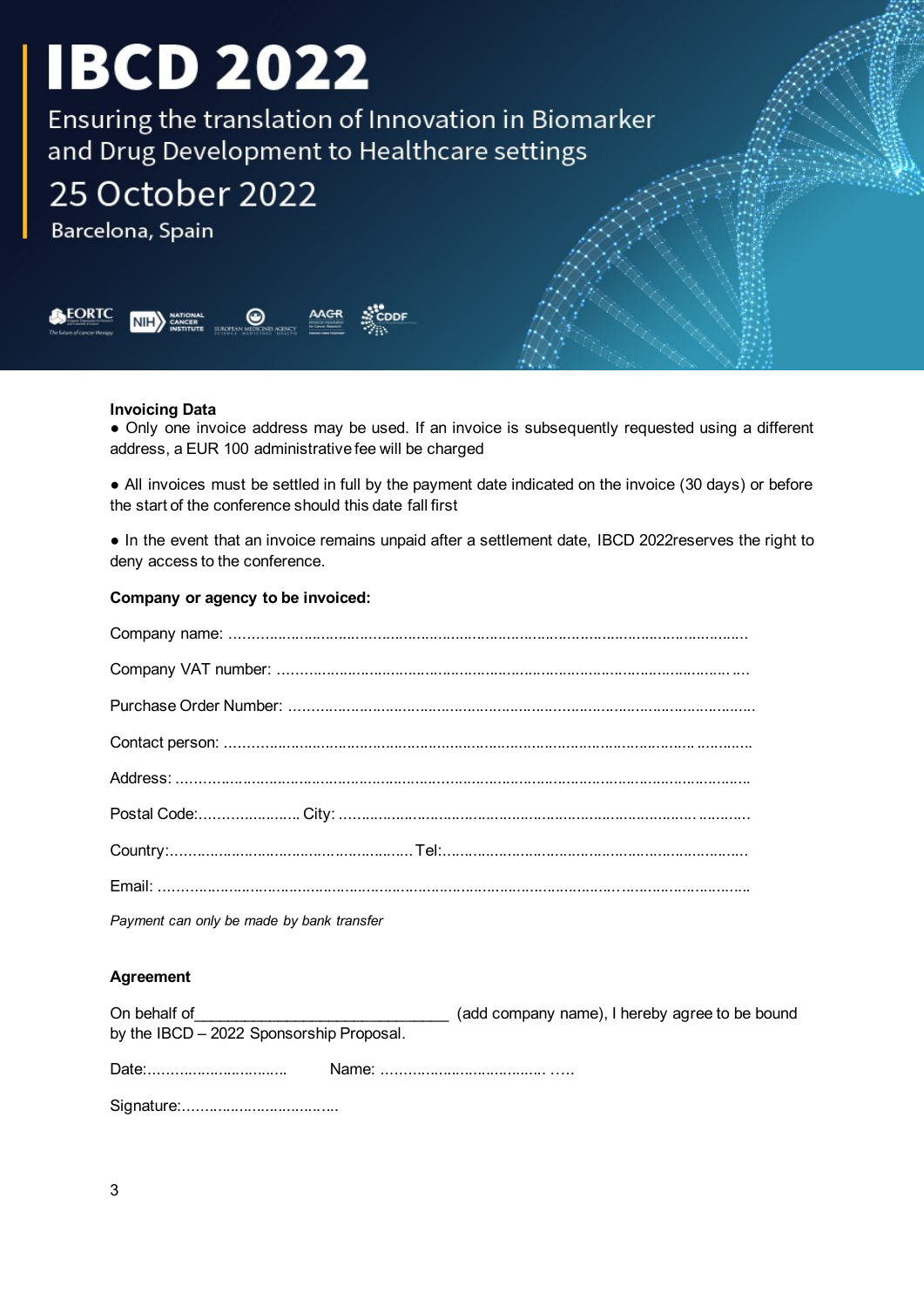Ensuring the translation of Innovation in Biomarker and Drug Development to Healthcare settings

### 25 October 2022

Barcelona, Spain



#### **IBCD 2022 GENERAL TERMS & CONDITIONS**

The following Terms and Conditions constitute an **Invitation to Industry** and will apply to the allocation of Sponsorship packages by EORTC to Companies supporting the IBCD 2022 event (hereafter "Companies" or "Company" as applicable) insofar as these Companies do not reach contrary agreements in writing.

#### **Establishment of contract**

- Application for sponsorship opportunities is made by filling in and submitting the relevant online booking form to EORTC, which is the IBCD 2022 Conference Secretariat.
- By submitting the online application form and reading the terms and conditions. The Company accepts Terms & Conditions.
- Confirmation of the allocation of sponsorship package by EORTC in writing constitutes establishment of contract between the Company and EORTC.
- An assignment and invoice will be sent by email. The date of the assignment is considered to be the date of allocation. If the contents of the assignment deviate from the contents of the Company's application, the contract is based on the assignment issued by EORTC unless the Company objects in writing within two (2) weeks after the date the assignment was sent.

#### **Appointed agencies**

- Applications must be submitted by the Company under whose name the, grant or sponsorship is to be listed. Correspondence in this regard must be made exclusively between this Company and EORTC.
- Companies should inform EORTC in writing which agency is appointed to represent them.
- This named agency cannot fully act as if it were the Company itself and the Company will continue to be held entirely responsible and accountable for activities organised in its name. The appointed agency and the Company that appointed it will be held collectively liable for their actions.

#### **Data and Privacy**

- Your personal information may be collected through forms EORTC asks you to complete through the website of IBCD 2022, managed by EORTC.
- Our legal basis for the processing of the data is contract execution ("registration to our event, booking of sponsorship items), legal compliance (e.g. accountancy) and legitimate interest (statistics of participation and evaluation of the event and event promotion). The processing of your personal data falls under the EU General Data Protection Regulation 2016/679 (hereafter also "GDPR", applicable as of 25/05/2018) and the Belgian Law of 30 July 2018 on the protection of natural persons with regard to the processing of personal data.
- Booking data will be stored for a maximum of 10 years after the end of the event. After this period, EORTC will either anonymise or delete personal information.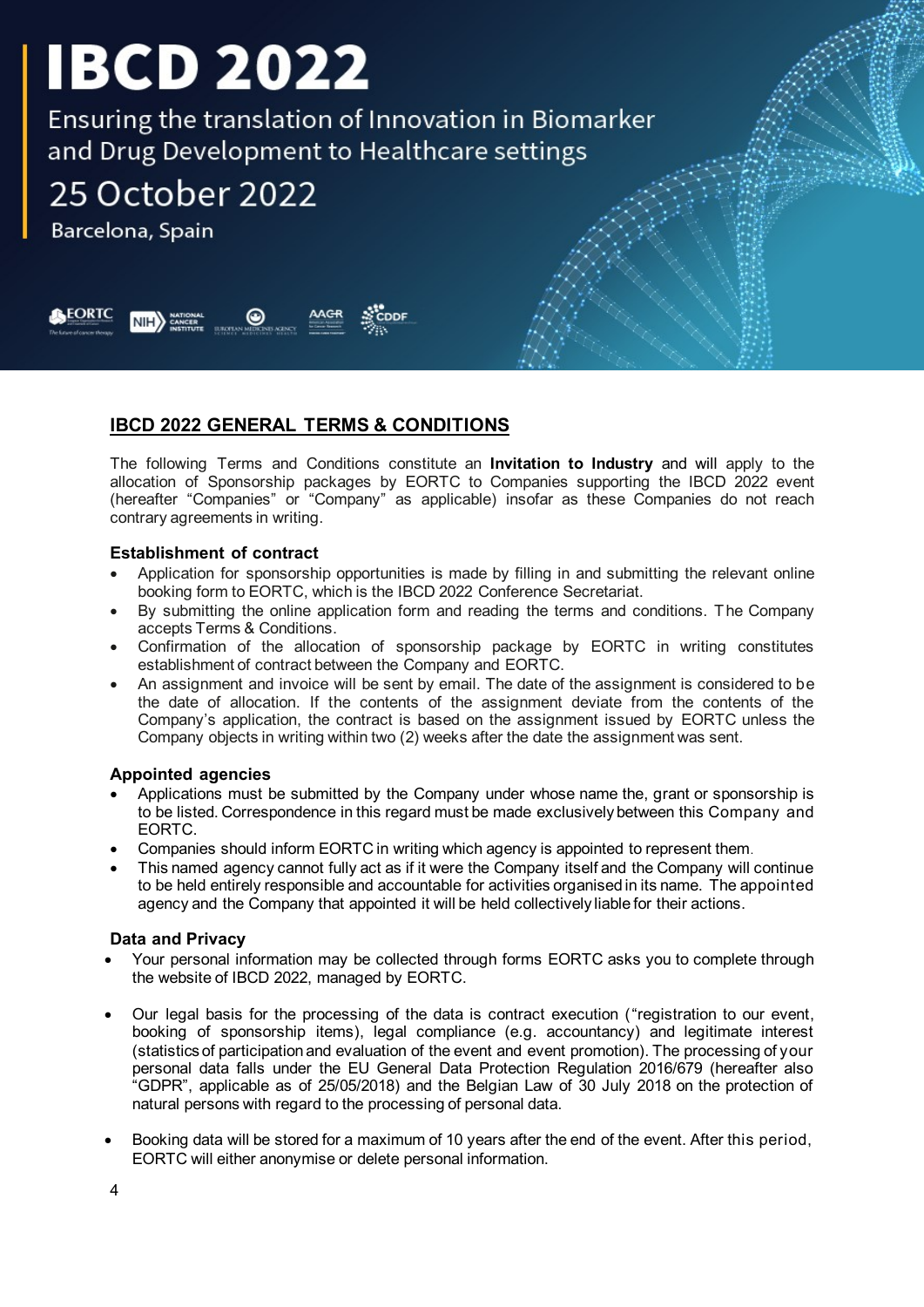Ensuring the translation of Innovation in Biomarker and Drug Development to Healthcare settings

### 25 October 2022

Barcelona, Spain



#### **Procedure**

#### **Application**

Applications will be dealt on a first-come, first-served basis.

#### Payment deadlines

Assignments will be cancelled automatically if the related fees and costs has not been paid within the given time period. In such cases the cancellation fee will be applicable following the cancellation policy below.

#### **Terms of Payment**

An invoice for full payment will be sent to the Company within two (2) weeks following the confirmation. Payment is due within 30 days following the date of the invoice.

If fees or costs are not paid within the prescribed time, the requested item or sponsorship package will be released and any loss incurred by EORTC for such non-payment shall be made good and indemnified by the defaulting Company.

#### **Value Added Tax**

With the introduction of the European VAT law (Directive 20088EC: article 3 concerning the amendment of articles 53 and 54 of Directive 2006112EC), which became effective 1 January 2011, services and ancillary services relating to cultural, artistic, sporting, scientific, educational, entertainment or similar activities, such as fairs and exhibitions, including the supply of services of the organisers of such activities, are no longer subject to VAT in the country where the event is taking place when supplied to taxable persons, but are subject to VAT where the customer has established his business (Reverse Charge).

However, according to the new article 53 of Directive 2006112EC, the supply of registrations is still subject to VAT in the country where the event is taking place, even when supplied to taxable persons.

#### **Cancellation Policy**

100% cancellation will applies upon signature of the booking form.

#### **Administration fees/invoicing changes**

Invoices will be addressed according to the invoicing data provided by the Company. If a billing change is requested (i.e. Company name change or address change) an administration fee of **100 EUR (excl. VAT)** will be charged to the Company.

#### **Indebtedness**

Full Payments must be received by the first day of the conference **(25 October 2022**)

#### **Refunds**

Any refunds of deposits paid will be made after the conference but not later than 30 November 2022. The Company will not be entitled to any interest that the EORTC may have derived from deposits made by the Company. All bank charges, including sender's and receiver's charges, resulting from a